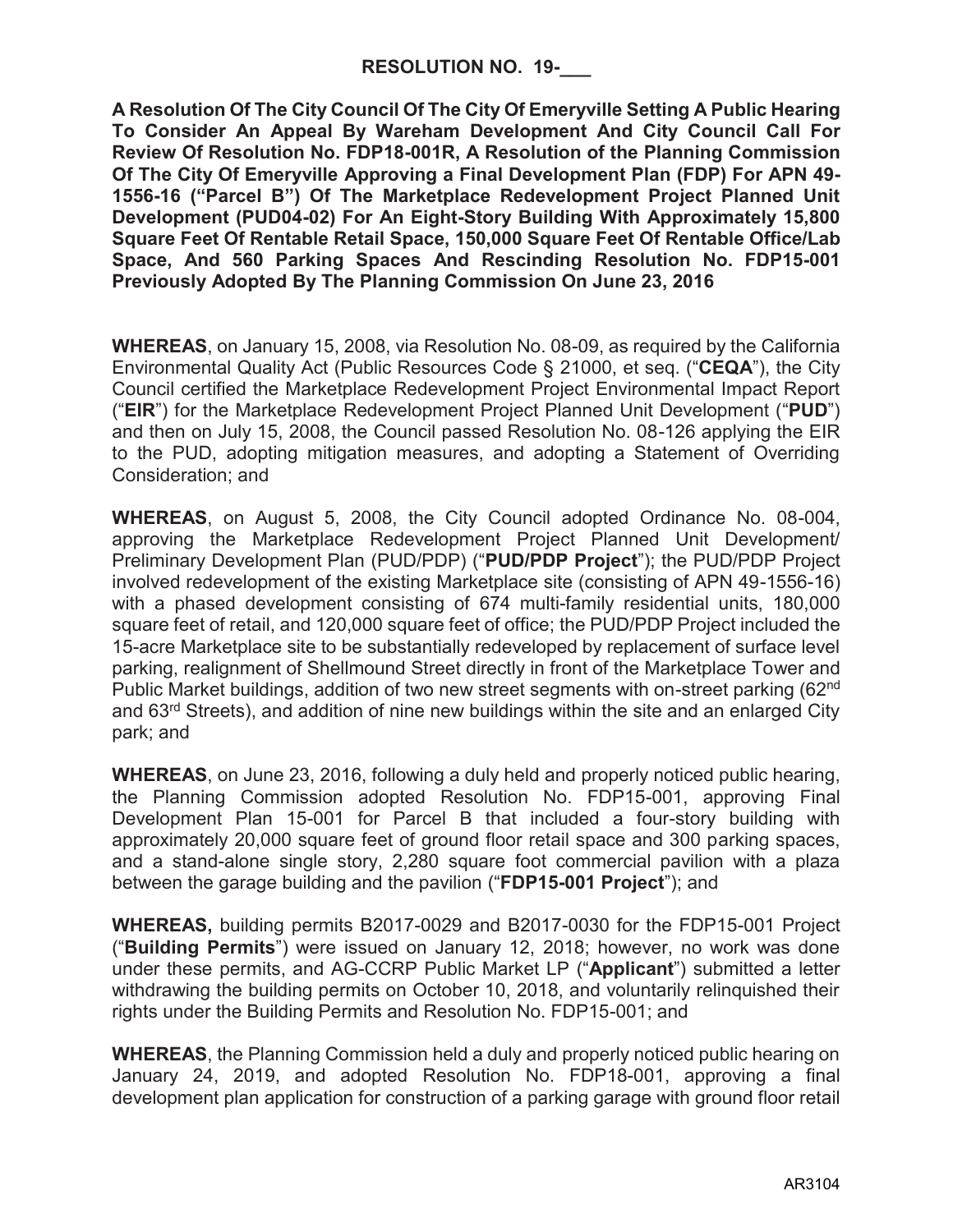Resolution No. 19-Setting Public Hearing for Appeal of Resolution No. FDP18-001R City Council Meeting | October 1, 2019 Page 2 of 3

on Parcel B, 150,000 square feet of rentable office/laboratory space ("**Project**") and rescinding Resolution No. FDP15-001; and

**WHEREAS**, in a letter dated February 8, 2019, Wareham Development ("**Appellant**") timely appealed Resolution No. FDP18-001 to the City Council ("**Appeal I**"), which precluded Resolution No. FDP18-001 from taking effect; and

**WHEREAS**, on March 19, 2019, pursuant to Emeryville Municipal Code ("**EMC**") section 9-7.1405(b)(3), the City Council reviewed Appeal I, and staff report with attachments, and remanded the appeal to the Planning Commission with instructions to consider the issues raised in the Appeal and to hold a new public hearing on the Project (Resolution No. 19- 29) ("**Council Direction**"); and

**WHEREAS,** on April 25, 2019, at approximately 4:30 p.m., Appellant submitted a letter to the Planning Commission dated April 24, 2019, with several attachments, which included drawings on how the Project could be redesigned; and

**WHEREAS**, the Planning Commission held a duly and properly noticed public hearing on April 25, 2019, to solicit public comments to reconsider the Project pursuant to Council Direction, and heard testimony from both Applicant and Appellant; and

**WHEREAS,** the Planning Commission closed the public hearing held on April 25, 2019, but decided to continue the Planning Commission's discussion of the Project to May 14, 2019, to allow the Planning Commission time to fully consider all evidence received on the Project, including the letter dated April 24, 2019, from Appellant; and

**WHEREAS**, on May 14, 2019, the Planning Commission reconvened to consider the Project, and reopened the public hearing to take into evidence the Emeryville Public Market – Parcel B Pedestrian Wind Study, prepared by RWDI, dated May 13, 2019, submitted by Applicant on May 13, 2019, and to allow further comment by the public, including Appellant, and thereafter the Planning Commission closed the public hearing; and

**WHEREAS,** following the Planning Commission's review and consideration of the staff reports and attachments thereto, all public testimony, both written and oral, the Project as set forth in Resolution No. FDP18-001R, Council Direction, the relevant portions of the EIR, and the applicable provisions of the Emeryville Planning Regulations ("the **Record**"), on May 14, 2019, the Planning Commission adopted Resolution No. FDP 18-001R; and

**WHEREAS,** on May 21, 2019, at its regular meeting, pursuant to EMC § 9-7.1406, the City Council called for the review of Resolution No. FDP18-001R; and

**WHEREAS**, on May 29, 2019, Appellant filed a timely appeal of Resolution No. FDP18- 001R pursuant to EMC § 9-7.101, 9-7.1012, and 9-7.1405 ("**Appeal II**"); and